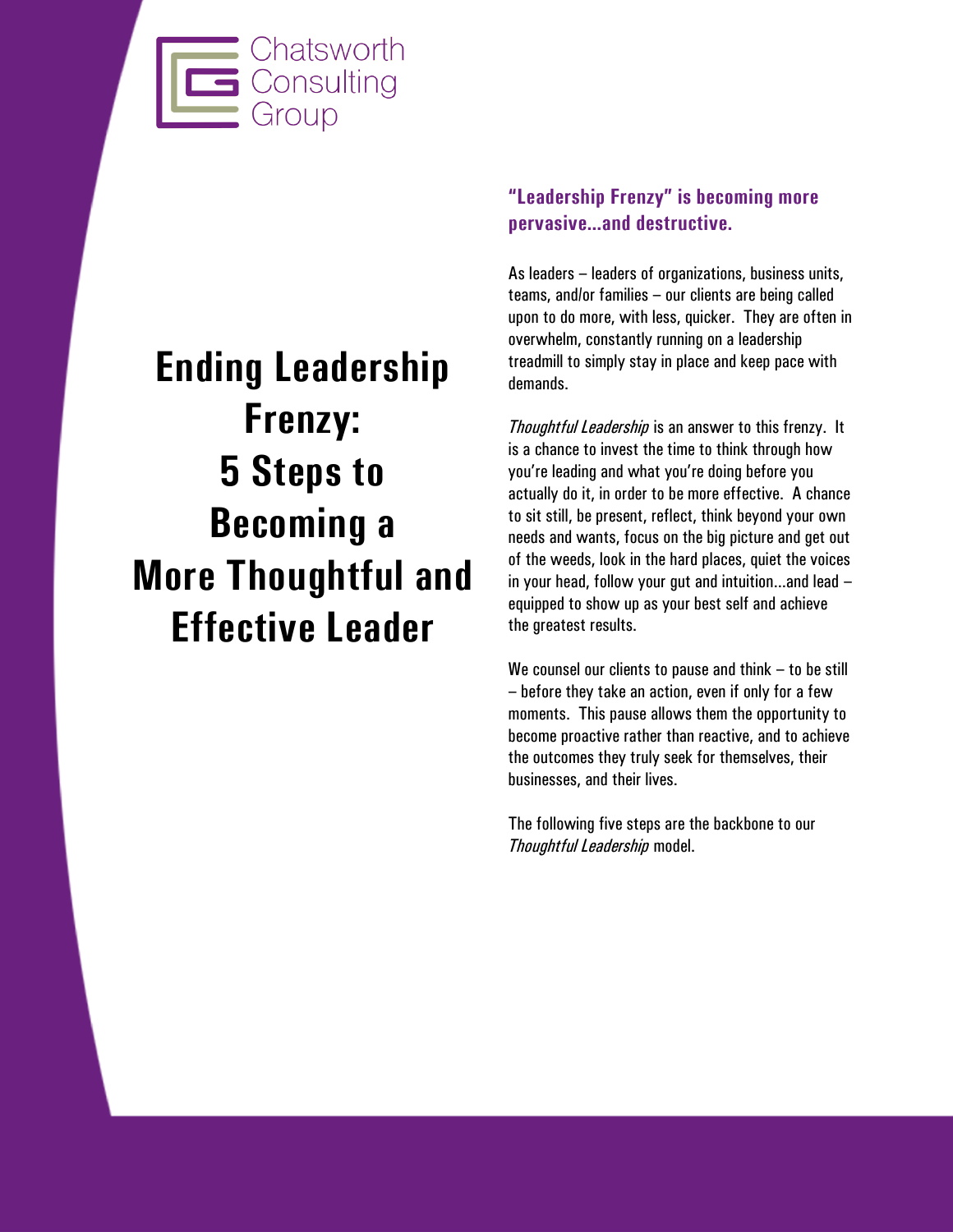

# **Step #1 – Know where you are and where you're going**

The first step of *Thoughtful Leadership* is to truly be aware – of yourself, your biases, your strengths and weaknesses, as well as of where you're headed – the where you want to get to and the who you want to be.

Knowing yourself and what you bring to a situation or topic is essential in order to lead thoughtfully and effectively. This self-knowledge allows you to rely and build on your strengths, while bolstering your weaker areas through support from others. By knowing what you're good at and what you're not, you can better prepare to proactively work through any situation. By knowing the "buttons" that set you off, you can best manage your emotions to get to the results you seek. All this allows you to lead authentically  $-$  as yourself  $-$  which is always the strongest way to lead.

It is also essential to be conscious of your ultimate goal, to know your intentions in any situation. Only with this knowledge, are you able to actually aim for your desired destination or approach, rather than where your minute-by-minute decisions take you. Armed with a sense of how you want to lead and show up with others, you have a compass to guide you to the best *Thoughtful Leadership* and maximum achievement.

- *What are your strengths?*
- *Where are your areas for development?*
- *Where are you headed?*
- *How do you want to lead/connect with others?*

**If you're not sure where you're headed, [click](mailto:info@chatsworthconsulting.com?subject=Chatsworth%20Consulting%20Group%20Free%20Consultation)  [here](mailto:info@chatsworthconsulting.com?subject=Chatsworth%20Consulting%20Group%20Free%20Consultation) for a free consultation, and we'll happily help you figure that out.**

#### **Step #2 – Stop, look, listen**

The second step of *Thoughtful Leadership* is to take the time to fully think and feel things through before you act, even if that time is a mere few seconds. It is necessary to sit with the unknown and to be fully conscious as to what is happening around and within you (and others), so that you can make a decision about how to move forward based on as full an understanding of the situation and people involved as possible.

Pausing to be conscious and reflect allows you the space to truly be proactive, rather than reactive, to respond rather than simply react. Pausing may require an hour a week away from the office (or the kitchen table), or it may simply be a deep breath before you answer a question or continue a conversation. Either way, that break from the push to immediately "do something" offers you an opportunity to lead more intentionally, driving towards your final purpose.

- *What do you need to sit with?*
- *What is truly going on?*
- *What do you see? What do you hear?*

**If things seem totally unclear to you, [click here](mailto:info@chatsworthconsulting.com?subject=Chatsworth%20Consulting%20Group%20Free%20Consultation) for a free consultation, and we'll be glad to help you navigate through.**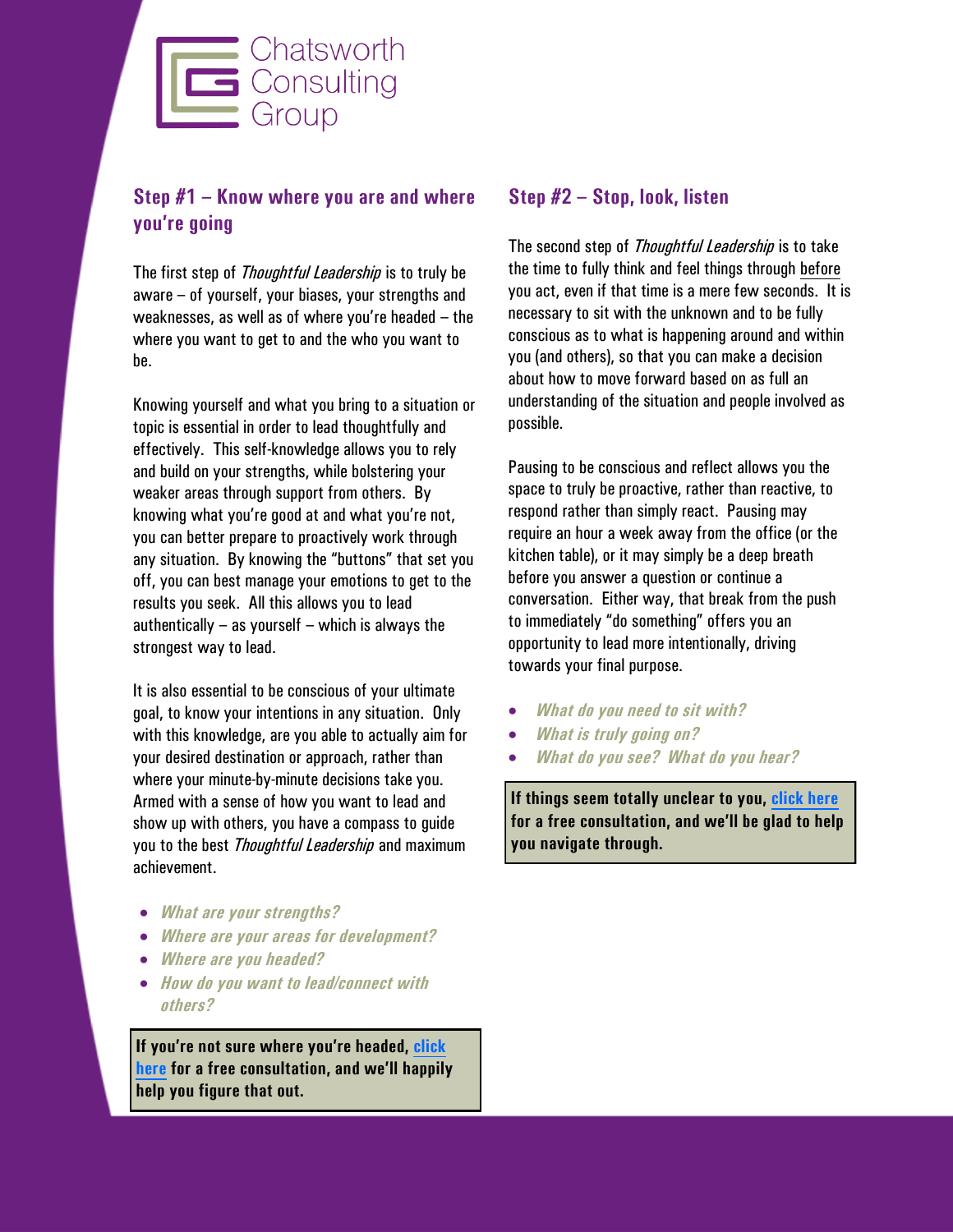

#### **Step #3 – Dig even deeper**

The third step of *Thoughtful Leadership* is to dig even deeper to uncover hidden information that will affect your decision, and your final outcome. This is the time to approach the situation with curiosity, with the "beginner's mind" – not knowing what you already know. It is a chance to ask questions and truly listen for the answers, to ask "why" at least five times to expose hidden agendas and unspoken assumptions.

Digging deep offers the chance to reveal perspectives and potential blinders, yours as well as those of others. This knowledge of various viewpoints affords us the opportunity to have increased compassion and understanding for the various viewpoints and perceptions. "Perception is reality," is a much-quoted concept, and by being aware of and taking others' perceptions into consideration, you have a much greater possibility of connecting effectively and leading to measurable impact.

- *Why?*
- *Where are your blinders blinding you to someone else's truth?*
- *Where do you need to dig deeper?*
- *What are the various perspectives?*

**If you're not able to dig deeper to see more, [click](mailto:info@chatsworthconsulting.com?subject=Chatsworth%20Consulting%20Group%20Free%20Consultation)  [here](mailto:info@chatsworthconsulting.com?subject=Chatsworth%20Consulting%20Group%20Free%20Consultation) for a free consultation, and we'll help you uncover things that may be hidden.**

#### **Step #4 – Make a decision**

The fourth step of *Thoughtful Leadership* is to make a decision, a choice as to what your next action or comment will be. This step is built firmly upon the preceding three steps, and it is the time when "the rubber hits the road" and you take a stand on how you want to lead and what you want to do.

It is important to remember that there is always a choice, in any situation, as to how you will show up and what you will do. In fact, even not acting is a choice. Step #4 is the chance to exercise that choice – to be in choice and in control, leading the situation rather than letting it lead you. This step is also the chance to plan the best way to do what needs to be done – to think through the why, where, how, and who, before you actually do the what.

- *What will you choose?*
- *What do you need to do?*

**If you're stuck and unable to make a decision, [click here](mailto:info@chatsworthconsulting.com?subject=Chatsworth%20Consulting%20Group%20Free%20Consultation) for a free consultation, and we'll show you ways to move through the process to a clear choice.**